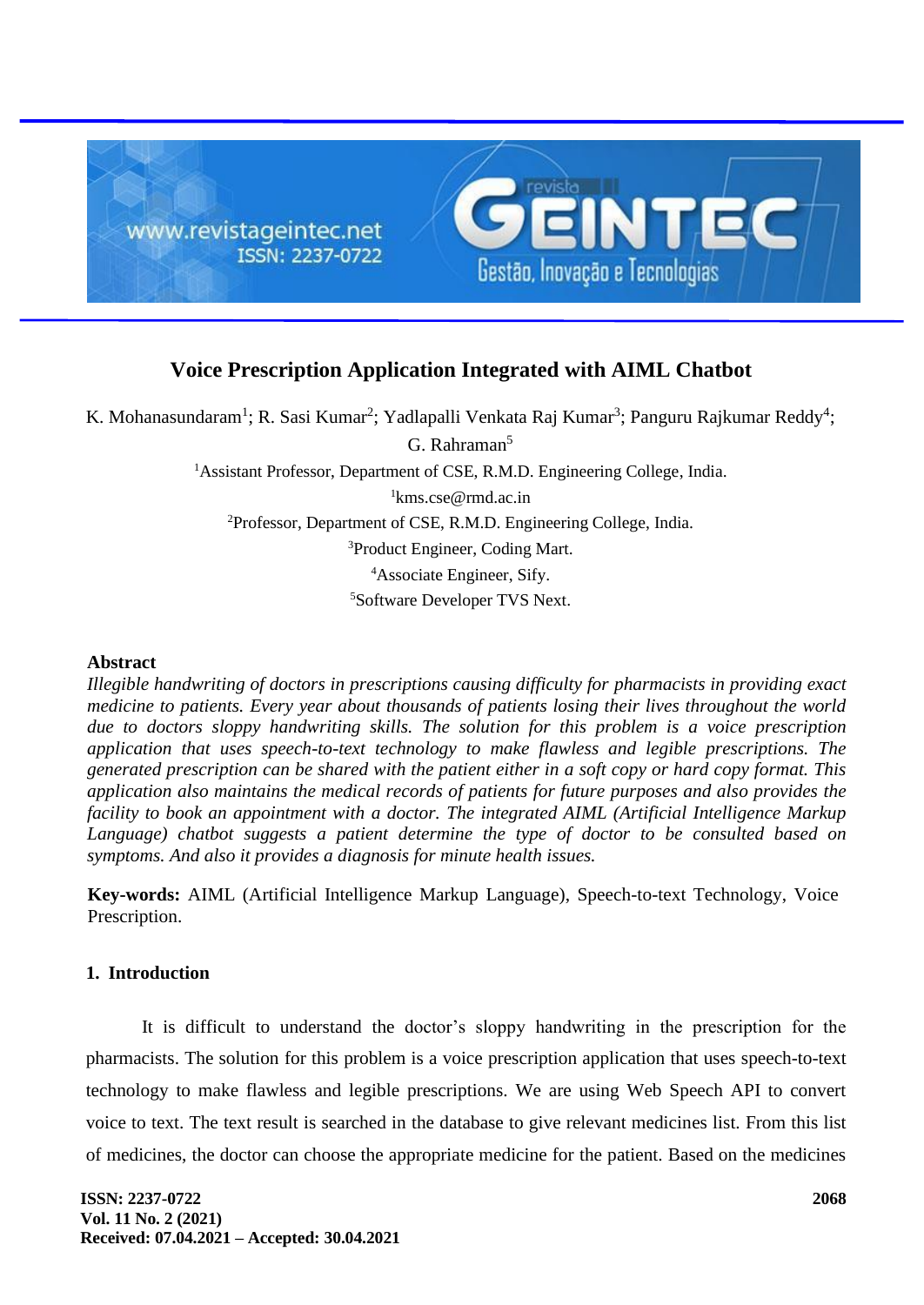selected by the doctor, the prescription is generated. We can have the resultant prescription in either hardcopy or softcopy. The integrated chatbot suggests a patient determine the type of doctor to be consulted based on symptoms. And also it provides a diagnosis for minute health issues. We are using AIML (Artificial Intelligence Markup Language) for Chatbot Development.

## **Existing System**

Doctors give a handwritten prescription on paper. In that prescription, we can find details of the patient (Name, Age, Gender, and Phone Number) and the doctor's name. In general, a doctor uses it to provide details about the medicines and their dosage.

- As we know, it is difficult to understand the doctors' handwriting, which may lead pharmacists to give the wrong medicine.
- Every year about thousands of patients losing their lives throughout the world due to doctors sloppy handwriting skills.
- Another drawback is that the prescription can be lost or misplaced when it is in paper format.

### **Proposed System**

With Voice Prescription, doctors can provide accurate and legible medicine prescription to the patient. In addition to providing accurate medicines, we provide some additional information like when a particular medicine should be taken and we also provide a website link of medicine so that the patient/doctor can check details about the medicine.

- Accurate medicine can be provided with this application.
- Additional information like details about the medicine and a website link of medicine will help the patient/doctor to understand why a particular medicine is used.
- Another advantage is that the patient personal details and medical history is used for long-lasting.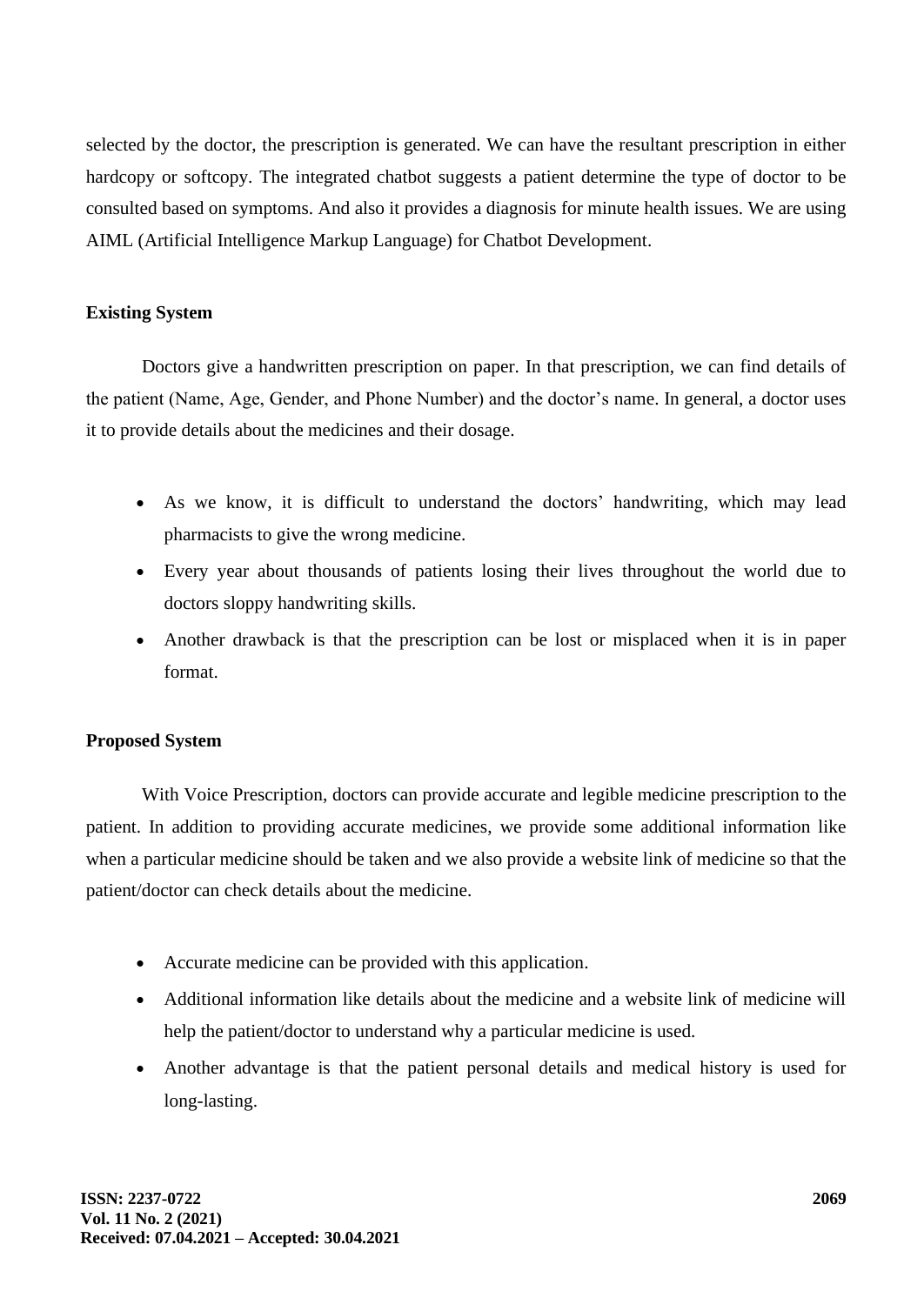# **2. Methodology**

### **Patient Registration**

• The patient should register for getting an appointment with the doctor by providing his/her details.

The patient personal details and medical history is maintained in the database. So, the patient need not provide his/her details when they revisit the hospital.

|  | Fig. 1 - Patient Registration Form<br><b>Voice Prescription</b> |  |  |  |
|--|-----------------------------------------------------------------|--|--|--|
|  |                                                                 |  |  |  |
|  | <b>Patient Details</b>                                          |  |  |  |
|  | Name                                                            |  |  |  |
|  | Age                                                             |  |  |  |
|  | Select Gender                                                   |  |  |  |
|  | <b>Email Address</b>                                            |  |  |  |
|  | Phone Number                                                    |  |  |  |
|  | Submit                                                          |  |  |  |

Fig. 1 shows the patient registration form of the voice prescription application.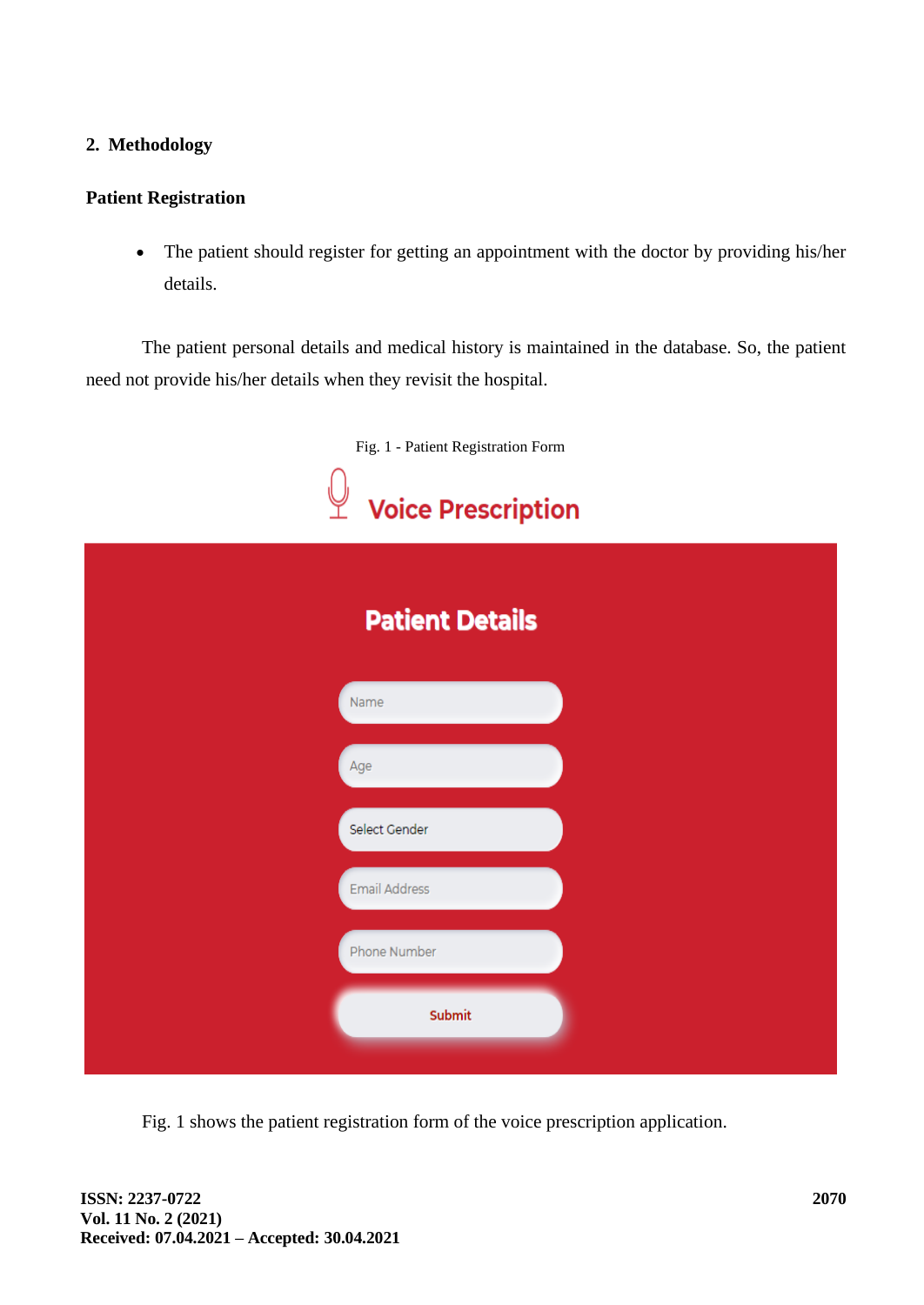# **Voice Search**

• A doctor can search for medicine using the voice search feature in the application. This voice is converted into text using Web Speech API.

|                                                                                       | Fig. 2 - Voice Search Result                                                                                                        |
|---------------------------------------------------------------------------------------|-------------------------------------------------------------------------------------------------------------------------------------|
|                                                                                       | <b>Voice Prescription</b>                                                                                                           |
| fever                                                                                 |                                                                                                                                     |
| <b>Paracetamol</b><br>pain reliever, fever reducer, headache<br>Any marketing daraily | Eritor Dosage<br>No. of Tablets<br>■ Morning ■ Afternoon ■ Night<br>· Before food · After food<br>Add                               |
| Avil<br>Allergy, hay fever, runny nose, itching skin<br>Wew madicine details          | <b>Leter Dosage</b><br>No. of Tablets<br><b>II</b> Morning <b>II</b> Afternoon <b>II</b> Night<br>· Before food · After food<br>Add |
|                                                                                       | <b>Generate Prescription</b>                                                                                                        |

Fig. 2 shows the result obtained by performing a fever voice search.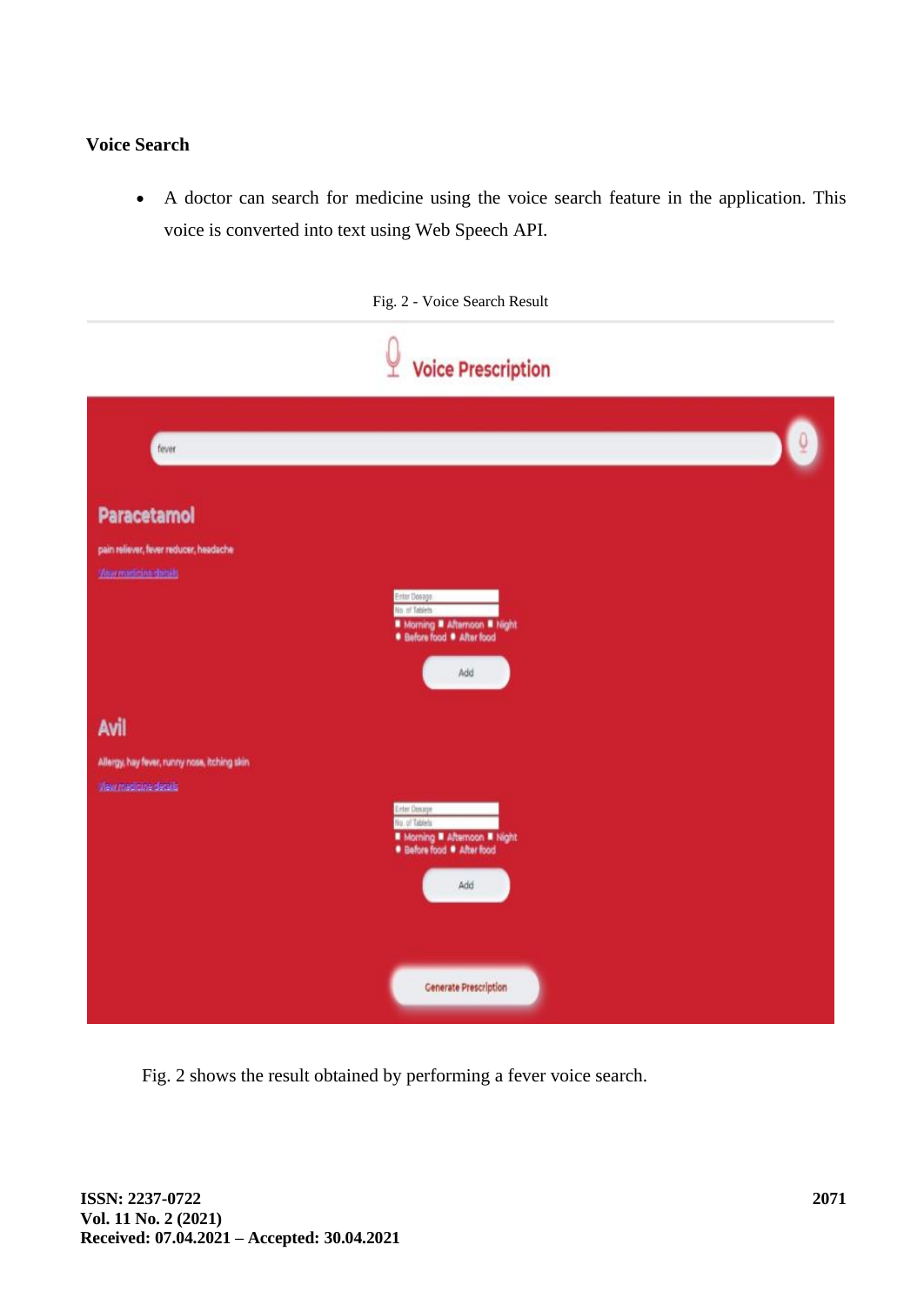• The text result is searched in the database to give relevant medicines list. From this list of medicines, the doctor can choose the appropriate medicine for the patient.



Fig. 3 - Control Flow of the System

Fig. 3 depicts the control flow of the system.

• Along with the medicine name and dosage, the prescription also contains the usage of medicine and a reference website link of the medicine.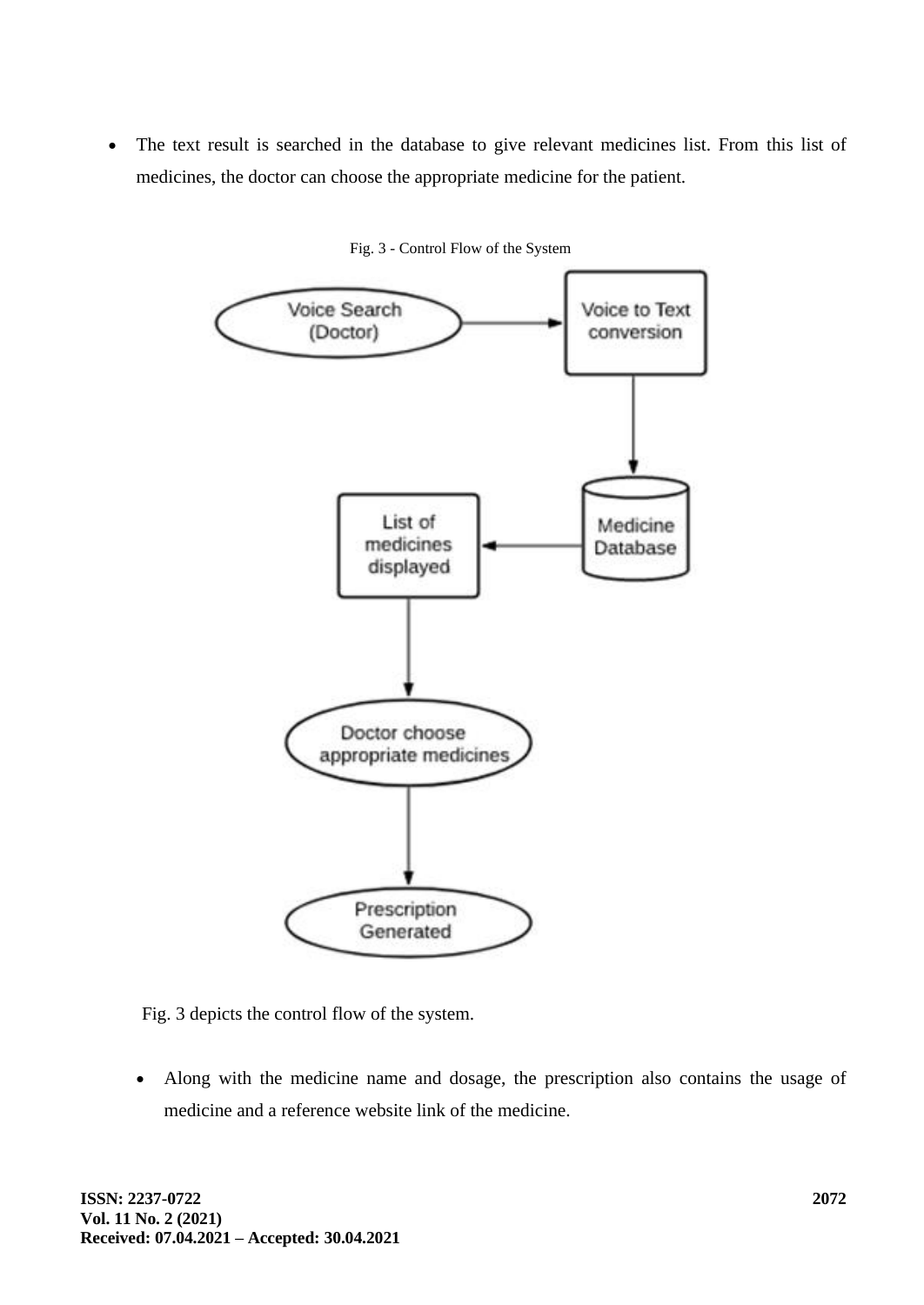Fig. 4 - Prescription



| <b>Medical Receipt</b>                                                                                                                |                                                                                                       |                                                                                         |
|---------------------------------------------------------------------------------------------------------------------------------------|-------------------------------------------------------------------------------------------------------|-----------------------------------------------------------------------------------------|
| Patient Id: Rav98899<br><b>Name: Ravi</b><br><b>Gender: Male</b><br><b>Age: 23</b><br>Email: ravi@gmail.com<br>Phone No: 9988998899   |                                                                                                       |                                                                                         |
| <b>Title: Paracetamol 500mg</b><br>No. of Tablets: 10Tablets<br><b>Morning Night</b><br>After having food.                            | Symptoms/Uses: pain reliever, fever reducer, headache<br>Link: https://www.drugs.com/paracetamol.html |                                                                                         |
| <b>Title: Crocin 500mg</b><br>Link: https://www.crocin.com/<br>No. of Tablets: 5Tablets<br><b>Morning Night</b><br>After having food. | Symptoms/Uses: Headache, Period Pain, Aches & Pains, Cold, Flu, Earache                               |                                                                                         |
| <b>Title: Vicks 500mg</b><br>No. of Tablets: 10Tablets<br><b>Morning Afternoon Night</b><br>After having food.                        | Link: https://vicks.com/en-us/vicks-history                                                           | Symptoms/Uses: cold, cough, flu, sinus, Nasal Congestion, Sore throat, Chest Congestion |

Fig. 4 shows the generated prescription by the application.

- Based on the medicines selected by the doctor, the prescription is generated.
- We can have the resultant prescription in either hardcopy or softcopy.

### **Database**

- We are using MySQL database for storing information like patient details, medicine details, and doctor appointment details.
- We are using phpMyAdmin to perform most administration tasks, including creating a database, running queries, and adding user accounts.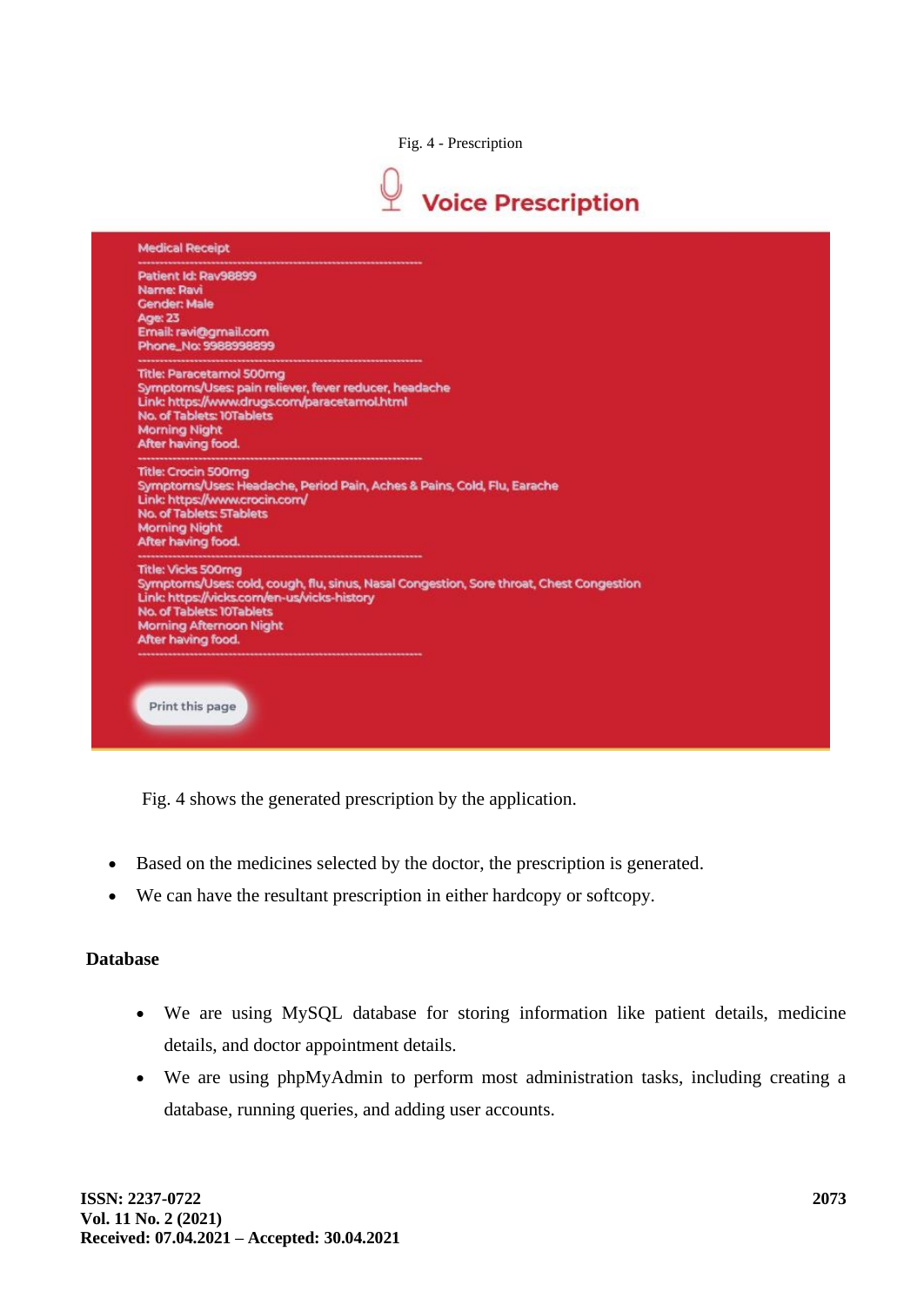#### Fig. 5 - Database



Fig. 5 shows the database of the application.

#### **Web Speech API**

The JavaScript Web Speech API helps to convert speech to text. It is easy to add speech recognition to web pages using this API. It can supports more than 50 languages for voice to text conversion.



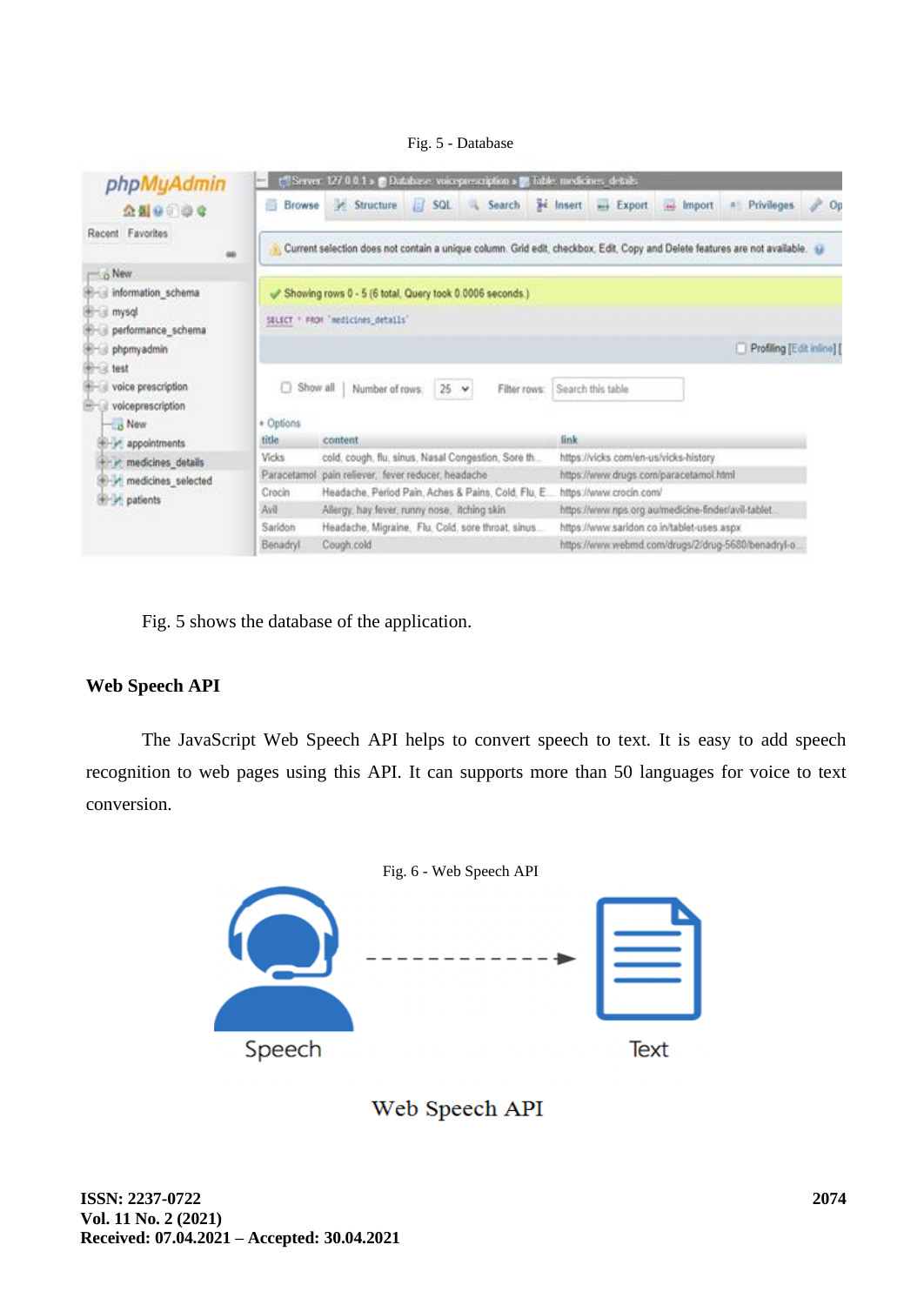Fig. 6 shows that Web Speech API helps to convert speech to text.

#### **AIML Chatbot**

The integrated AIML (Artificial Intelligence Markup Language) chatbot in this application collects information like symptoms from a patient and suggests the type of doctor to be consulted. The patient can book an appointment with a doctor suggested by the chatbot. And also the chatbot provides diagnoses for minute health issues. We are using AIML (Artificial Intelligence Markup Language) for Chatbot Development.



| l o        |                                                                                                                                                                                                                                         |     |
|------------|-----------------------------------------------------------------------------------------------------------------------------------------------------------------------------------------------------------------------------------------|-----|
|            | I am Medi Guide Chatbot.                                                                                                                                                                                                                |     |
|            | I can give you some health advices for minute health issues like Fever, Cold, Flu, Cough, Body Pains, Stomach Pain, Headache.                                                                                                           |     |
|            | If you are facing any of the following health issues it's better to meet conserned doctor.                                                                                                                                              |     |
|            | 1. Teeth and jaw alignment - Orthodontist<br>2. Eye - Ophthalmologist<br>3. Heart - cardiologist<br>4. Liver - Hepatologist<br>5. Bones - Orthopedic<br>6. Kidney - Nephrologists<br>7. Brain - Neurologist<br>8. Lungs - Pulmonologist |     |
| Your input | and the state of the state                                                                                                                                                                                                              | Ask |

Fig. 7 shows the AIML Chatbot that is integrated with the application.

### **AIML**

Artificial Intelligence Markup Language was created by "Dr. Richard Wallace". And AIML is an open- source framework for developing chatbots. It is offered by the "ALICE AI Foundation" so that users can create intelligent chatbots for their use from scratch.

AIML is an extremely simple XML, just like Hyper Text Markup Language or HTML. It contains a lot of standard tags and tags which are extensible, which you use to mark the text so that the interpreter which runs in the background understands the text you have scripted.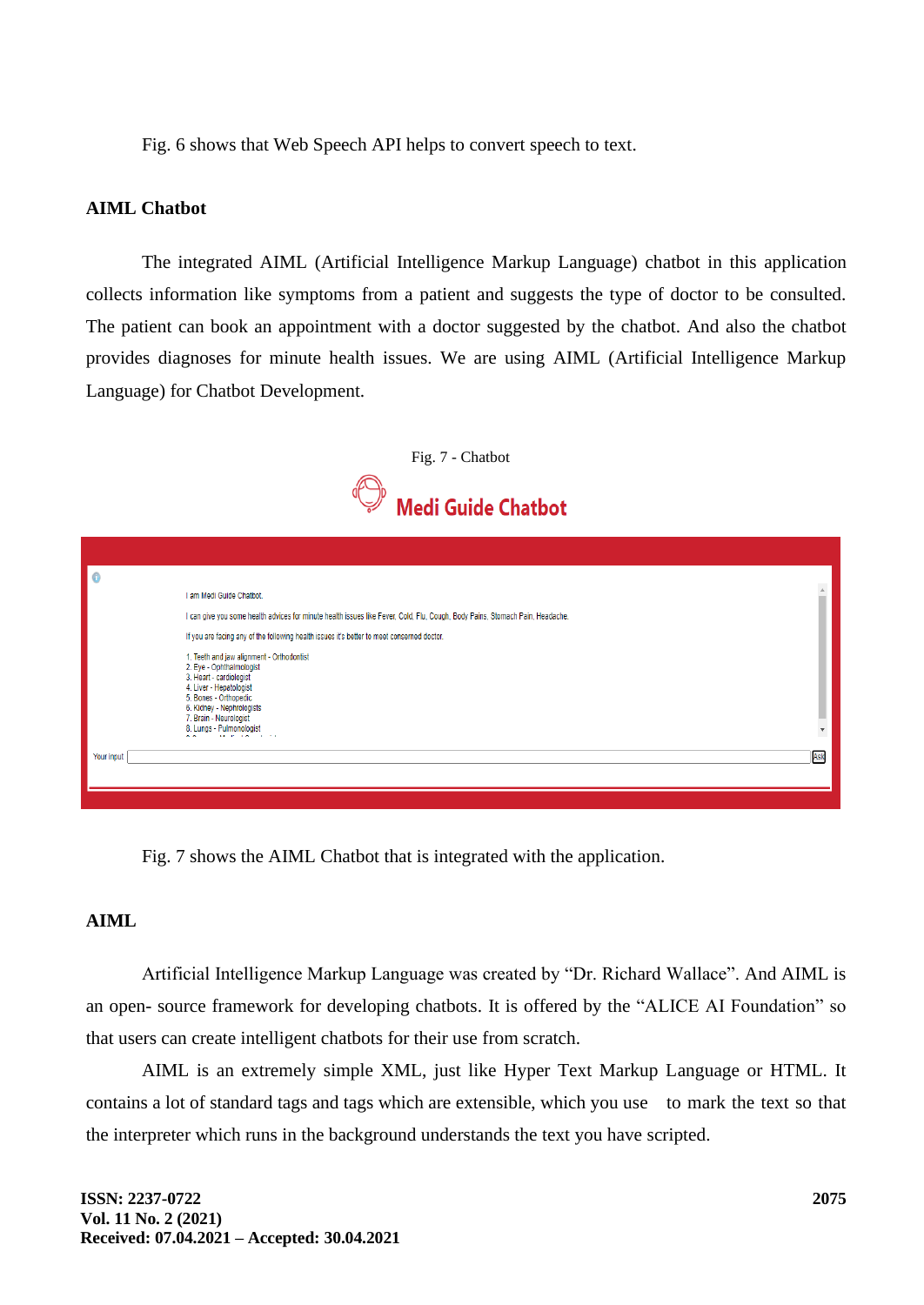Just like XML functions, AIML also characterizes rules for patterns and decides how to respond to the user accordingly. AIML has different elements like categories, patterns, and templates.

# **3. System Requirements**

### **Software Requirements**

- Operating System: Windows OS / Linux OS / Mac OS.
- Software: Xampp.
- Tools: phpMyAdmin.
- Browser: Chrome version 25 and later.

### **Hardware Requirements**

- RAM: 1GB and above.
- Hard Disk: 10GB free space and above.

### **4. Result**

The benefits of this application are as follows,

- Handwritten prescription flaws can be reduced. And exact medicine can be provided to the patient.
- Additional information like details about the medicine and a website link of medicine will help the patient/doctor to understand why a particular medicine is used.
- Another advantage is that the patient personal details and medical history is used for long-lasting.
- The integrated AIML chatbot suggests a patient determine the type of doctor to be consulted based on symptoms. And also it provides a diagnosis for minute health issues.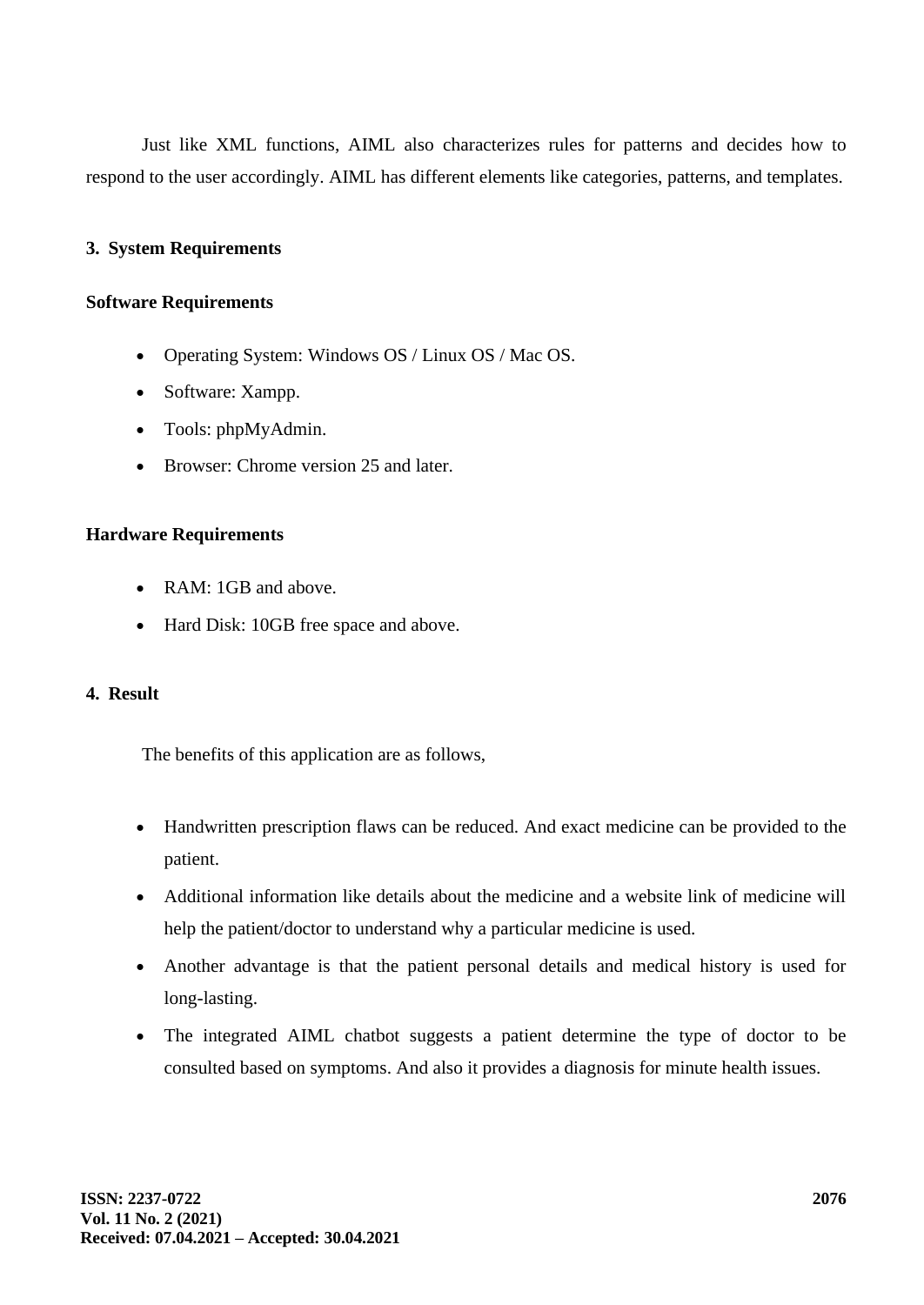

| Medical Receipt                                                                                                                                                                                                                      |                                               |
|--------------------------------------------------------------------------------------------------------------------------------------------------------------------------------------------------------------------------------------|-----------------------------------------------|
| Patient Id: Rav98899<br>Name: Ravi<br>Gender: Male<br>Age: 23<br>Email: ravi@gmail.com<br>Phone No: 9988998899                                                                                                                       |                                               |
| Title: Paracetamol 500mg<br>Symptoms/Uses: pain reliever, fever reducer,<br>headache<br>No. of Tablets: 10Tablets<br>Morning Afternoon Night<br>After having food.                                                                   | Link: https://www.drugs.com/paracetamol.html  |
| Title: Crocin 500mg<br>Pains, Cold, Flu, Earache<br>Link: https://www.crocin.com/<br>No. of Tablets: 5Tablets<br>Morning Night<br>After having food.                                                                                 | Symptoms/Uses: Headache, Period Pain, Aches & |
| Title: Vicks 500mg<br>Symptoms/Uses: cold, cough, flu, sinus, Nasal<br>Congestion, Sore throat, Chest Congestion,<br>Link: https://vicks.com/en-us/vicks-history<br>No. of Tablets: 10Tablets<br>Morning Night<br>After having food. |                                               |

Fig. 8 shows the resultant prescription generated by the application.

# **5. Conclusion and Future Works**

Speech-to-text conversion helps us to generate legible prescriptions for the patient. So that we can able to reduce the deaths of people occurring due to doctors' sloppy handwriting. The further work is to make the web application mobile responsive and to add few more features to the application.